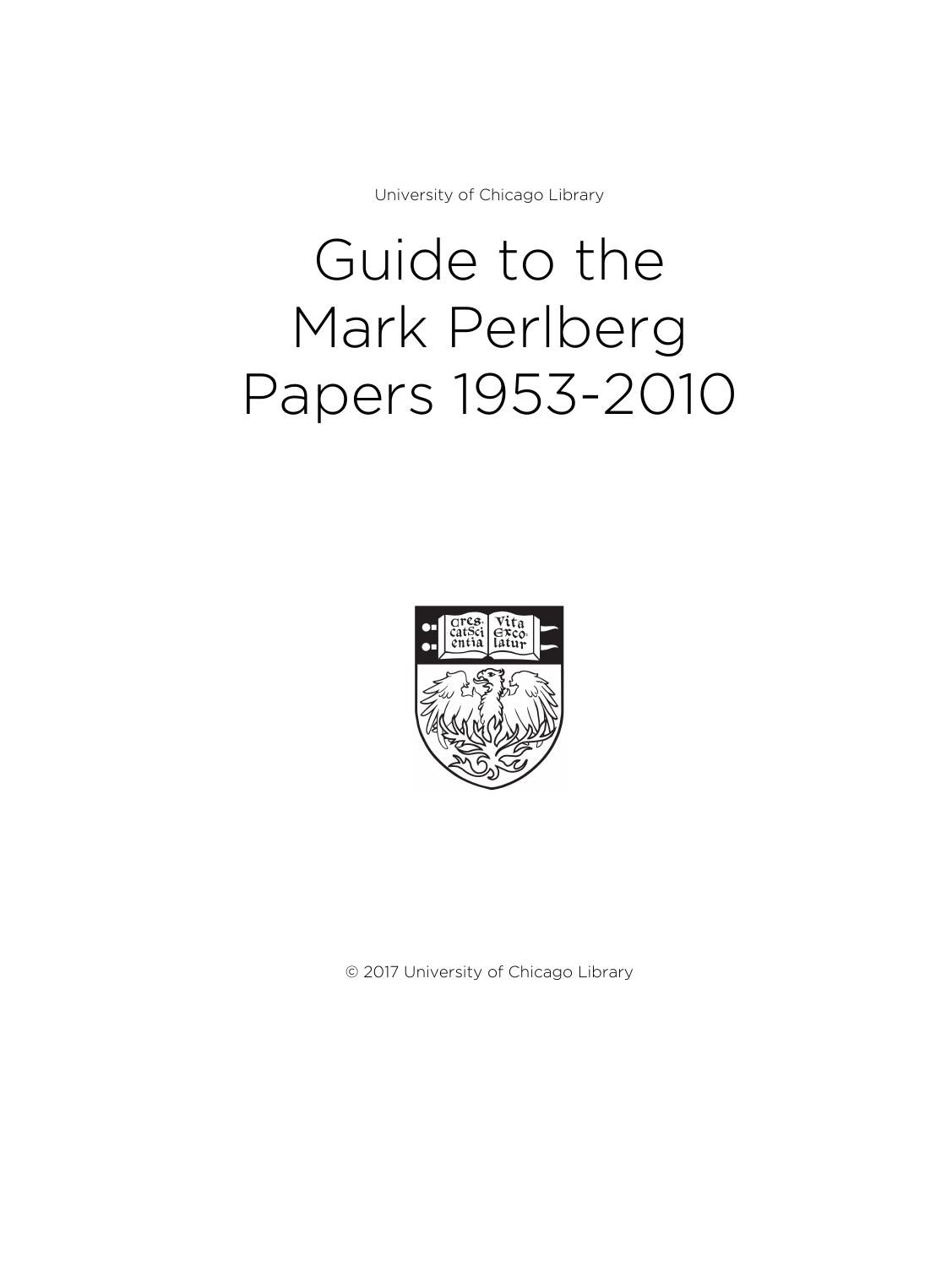# **Table of Contents**

| Descriptive Summary                          | 3 |
|----------------------------------------------|---|
| Information on Use                           | 3 |
| Access                                       | 3 |
| Citation                                     | 3 |
| <b>Biographical Note</b>                     | 3 |
| Scope Note                                   | 4 |
| <b>Related Resources</b>                     | 5 |
| Subject Headings                             | 5 |
| <b>INVENTORY</b>                             | 5 |
| Series I: Personal Papers                    | 5 |
| Series II: Correspondence                    | 6 |
| Series III: Writings                         | 6 |
| Series IV: Publicity and Reviews             |   |
| Series V: Poetry Center of Chicago           |   |
| Series VI: Newberry Library, Poetry Workshop | 8 |
| Series VII: Oversize                         | 8 |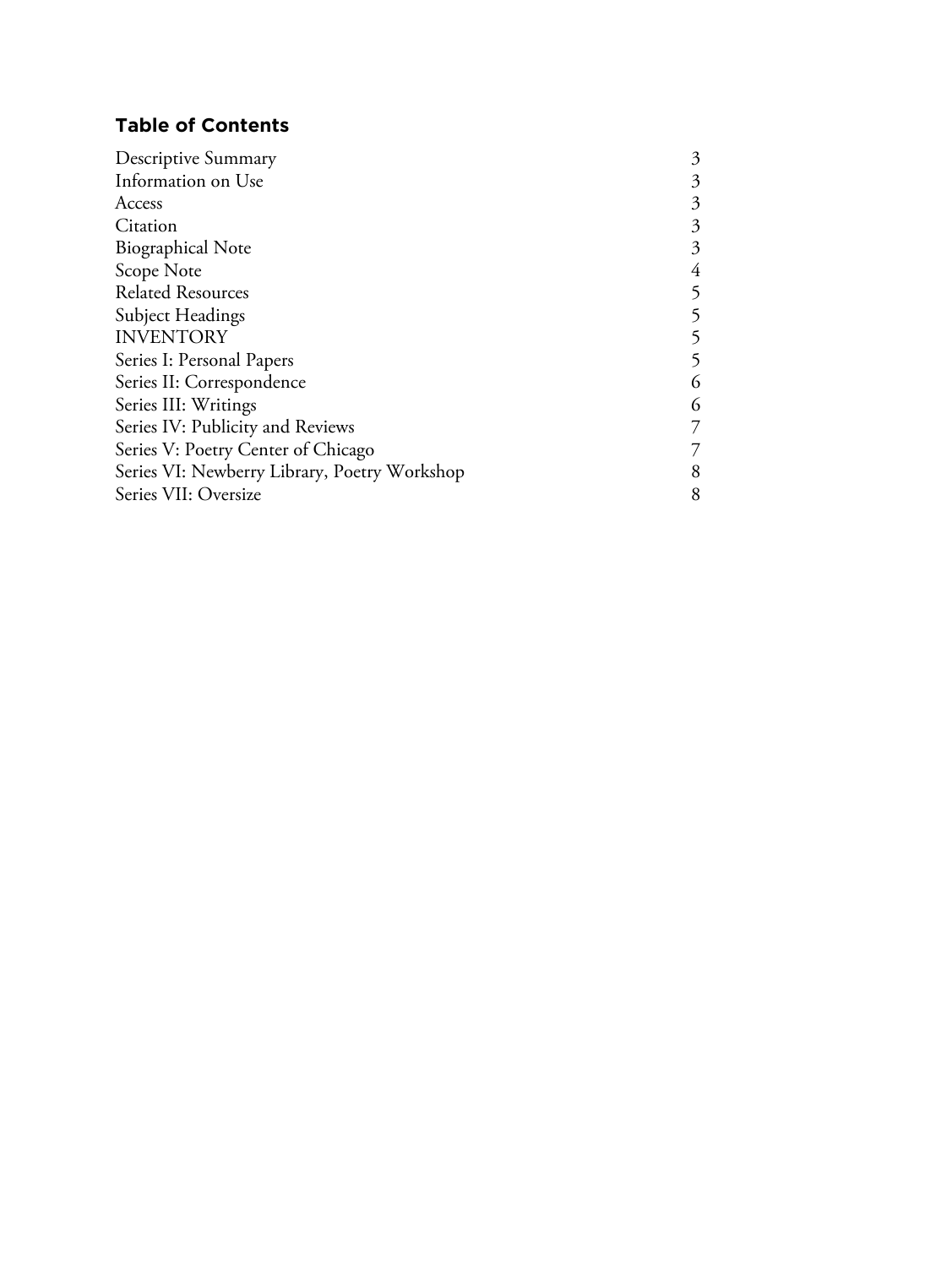## **Descriptive Summary**

| Identifier        | <b>ICU.SPCL.PERLBERGM</b>                                                                                                                                                                                                                                                                                                                                                                                                                                                                                                                                         |
|-------------------|-------------------------------------------------------------------------------------------------------------------------------------------------------------------------------------------------------------------------------------------------------------------------------------------------------------------------------------------------------------------------------------------------------------------------------------------------------------------------------------------------------------------------------------------------------------------|
| <b>Title</b>      | Perlberg, Mark. Papers                                                                                                                                                                                                                                                                                                                                                                                                                                                                                                                                            |
| Date              | 1953-2010                                                                                                                                                                                                                                                                                                                                                                                                                                                                                                                                                         |
| <b>Size</b>       | 3 linear feet (3 boxes)                                                                                                                                                                                                                                                                                                                                                                                                                                                                                                                                           |
| <b>Repository</b> | Special Collections Research Center<br>University of Chicago Library<br>1100 East 57th Street<br>Chicago, Illinois 60637 U.S.A.                                                                                                                                                                                                                                                                                                                                                                                                                                   |
| <b>Abstract</b>   | Mark Perlberg (b. 1929, d. June 23rd, 2008) was a poet, journalist, editor,<br>and educator. In 1968, he co-founded the Poetry Center of Chicago. The<br>collection consists of event announcements and correspondence related to the<br>Poetry Center, materials used in Perlberg's poetry workshop at the Newberry<br>Library, and drafts of Perlberg's various essays and poems. In addition, there<br>are posters from Poetry Center events, including two that are autographed<br>(one by Stanley Kunitz and another by Galway Kinnell). Materials date from |

# **Information on Use**

# **Access**

The collection is open for research.

1953 to 2010.

# **Citation**

When quoting material from this collection, the preferred citation is: Perlberg, Mark. Papers, [Box #, Folder #], Special Collections Research Center, University of Chicago Library.

# **Biographical Note**

Mark Perlberg was born in 1929 in Palisade, New Jersey. In 1950, he graduated from Hobart College with a degree in English Literature. While taking graduate courses at Columbia University in 1952, he was called to serve in the Korean War. In 1953, he married Anna Backer and, in 1954, he was discharged from the service. He then began his career as a journalist with Time Magazine, relocating to Chicago in 1956. He later worked for Encyclopaedia Britannica, World Book Encyclopedia, and Prism. During this time, he and Anna had two daughters, Katherine Eve and Julie Anna. In 1968, he co-founded the Poetry Center of Chicago, serving as president for 13 years. He also taught a poetry workshop at the Newberry Library for nearly 20 years. Perlberg has five published poetry collections: The Burning Field (1970), The Feel of the Sun (1981), The Impossible Toystore (2000), Waiting for the Alchemist (2009), and Theater of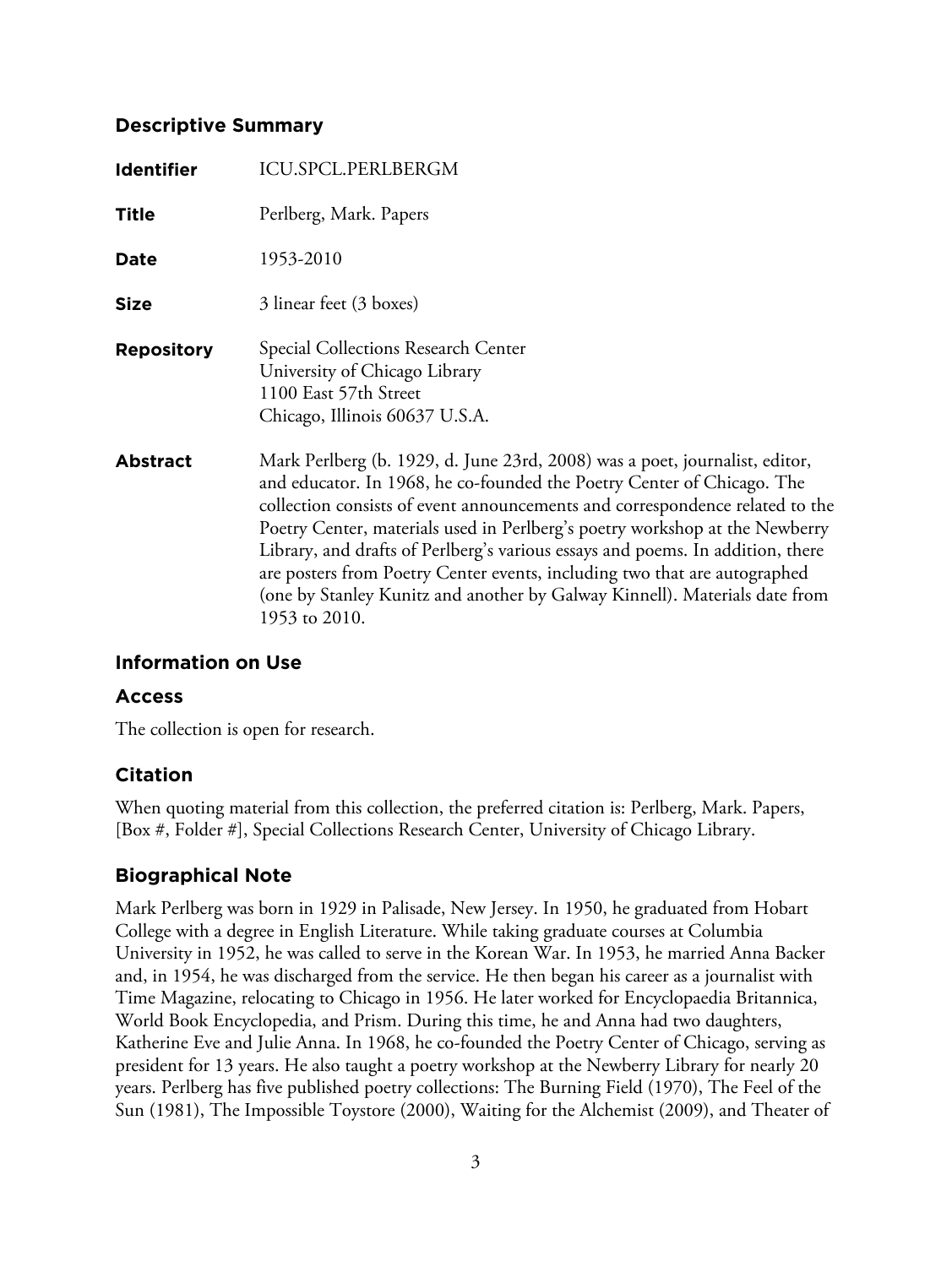Memory: New and Selected Poems (2012). Mark Perlberg died on June 23rd, 2008 in Skokie, Illinois. His wife, Anna, was instrumental in bringing his final collection to publication.

# **Scope Note**

The Mark Perlberg Papers are organized into 7 series:

Series I: Personal Papers; this series contains some of Perlberg's important personal documents, including his military discharge papers, permissions and copyright information for his published works, and a copy of his birth certificate. Materials date from 1953 to circa 2008 and are arranged chronologically.

Series II: Correspondence; this series contains Perlberg's personal as well as profession correspondence. The bulk of his personal correspondence is in regards to his poetry while the bulk of his professional correspondence consists of official communications between the Poetry Center of Chicago and various other institutions, including the Museum of Contemporary Art and the School of the Art Institute of Chicago. Materials date from 1967 to 2010 and are arranged first by type (personal followed by professional), then chronologically.

Series III: Writings; this series contains typescript and holograph drafts of Perlberg's various essays and poems. Materials date from 1965 to 2008 and are arranged first by type (essays followed by poems), then alphabetically by title.

Series IV: Publicity and Reviews; this series contains publicity information and advertisements as well as literary reviews of Perlberg's poetry. Materials date from 1977 to 2010 and are arranged first by type (publicity followed by reviews), then alphabetically by the title of the work being reviewed.

Series V: Poetry Center of Chicago; this series contains numerous documents pertaining to the administration of the Poetry Center of Chicago, including an annual report, development prospectus, and event announcements. Materials date from 1978 to 2001 and are arranged chronologically.

Series VI: Newberry Library, Poetry Workshop; this series contains mostly course plans, pamphlets, and course evaluations of Perlberg's poetry workshop sponsored by the Newberry Library. Materials date from 1986 to 2003 and are arranged chronologically.

Series VII: Oversize; this series contains newspaper clippings of reviews for Perlberg's book entitled The Burning Field as well as posters for events hosted by Poetry Center of Chicago in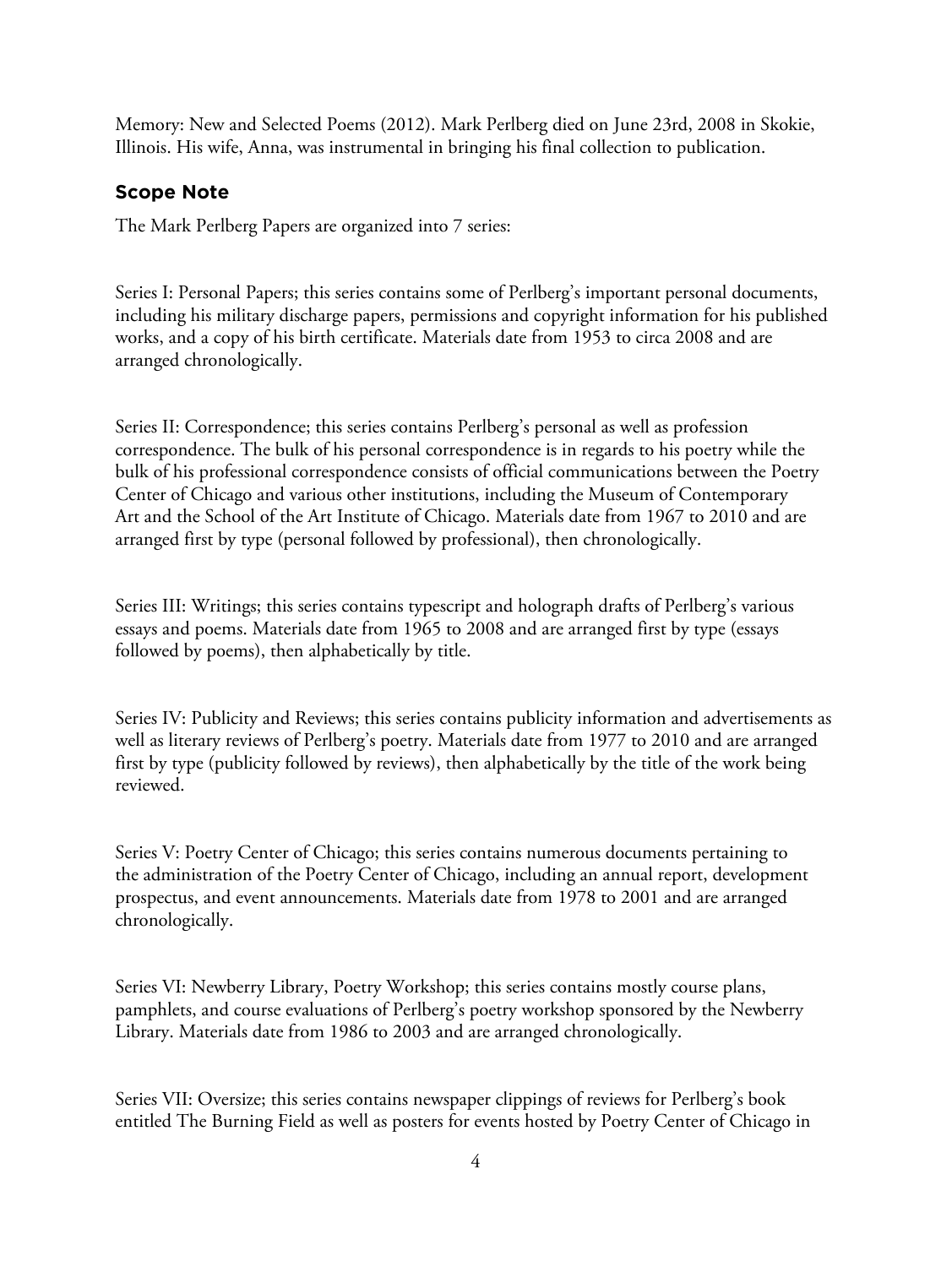its early years. Also included is a photograph of the Poetry Center founders. Materials date from 1970 to circa 1980 and are arranged chronologically.

# **Related Resources**

The following related resources are located in the Department of Special Collections:

http://www.lib.uchicago.edu/e/spcl/select.html

Poetry Center of Chicago. Records

Chicago Review. Records

Poetry: A Magazine of Verse. Records

# **Subject Headings**

- Perlberg, Mark, 1929-
- Poetry Center of Chicago
- Museum of Contemporary Art (Chicago, Ill.)
- School of the Art Institute of Chicago
- Newberry Library
- Illinois Arts Council
- Poetry

# **INVENTORY**

# **Series I: Personal Papers**

**Box 1 Folder 1** Letter of Recommendation (from van Doren), 1953 **Box 1 Folder 2** Military Discharge Papers, 1954 **Box 1 Folder 3** Clippings, 1955 **Box 1 Folder 4** Copyrights and Permissions, 1976-2009 **Box 1 Folder 5** Birth Certificate (copy), 1983 **Box 1 Folder 6** Biographical Information and CV – Typescript drafts, undated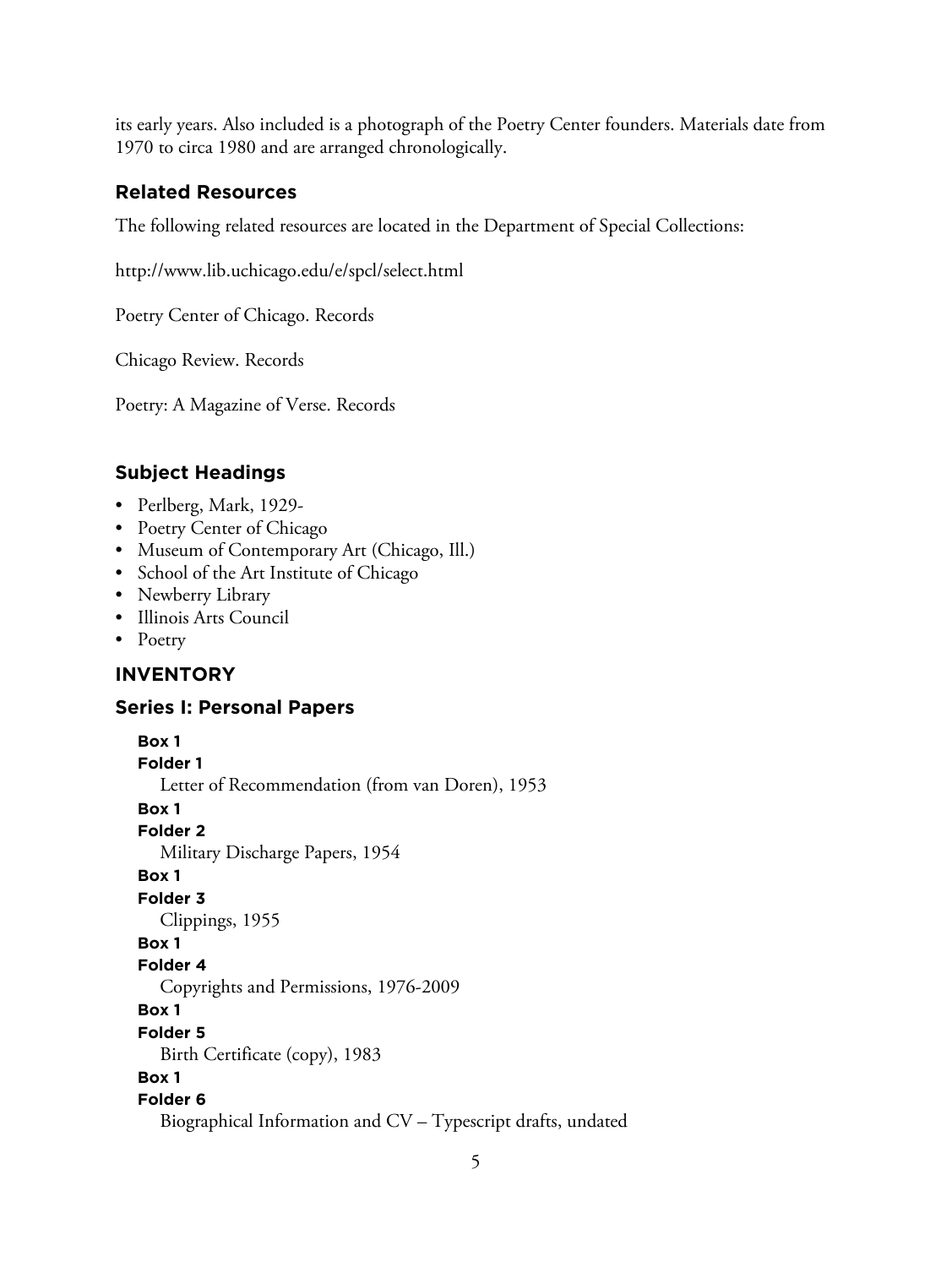## **Series II: Correspondence**

**Box 1 Folder 7** Perlberg, Mark (regarding his writing and editing), 1967-2008 **Box 1 Folder 8** Perlberg, Mark (regarding Lannan Residency), 2002 **Box 1 Folder 9** Perlberg, Mark (regarding his death), 2008-2010 **Box 1 Folder 10** Poetry Center – General, 1975-2004 **Box 1 Folder 11** Poetry Center – Illinois Arts Council, 1980 **Box 1 Folder 12** Poetry Center – John Cage Benefit, 1991-1992 **Box 1 Folder 13** Poetry Center – Museum of Contemporary Art, 1994-1996 **Box 1 Folder 14** Poetry Center – School of the Art Institute of Chicago, 1996 **Series III: Writings Box 1 Folder 15** Essays – Autobiographical Essay – Typescript draft with holograph notes, 1990

**Box 1**

#### **Folder 16**

Essays – "The Growth and Popularity of Poetry Workshops" – Typescript drafts, undated **Box 1**

#### **Folder 17**

Essays – "Janacek's Diary of One Who Vanished" – Typescript draft, 1961

### **Box 1**

**Folder 18**

Essays – "Some Thoughts on Translating Chinese Poetry" – Typescript drafts, undated **Box 1**

## **Folder 19**

Poems – "The Garden" and other poems – Typescript and holograph drafts, 1965-1977

# **Box 1**

**Folder 20**

Poems – "Nightsweat" and other poems – Typescript and holograph drafts, 1995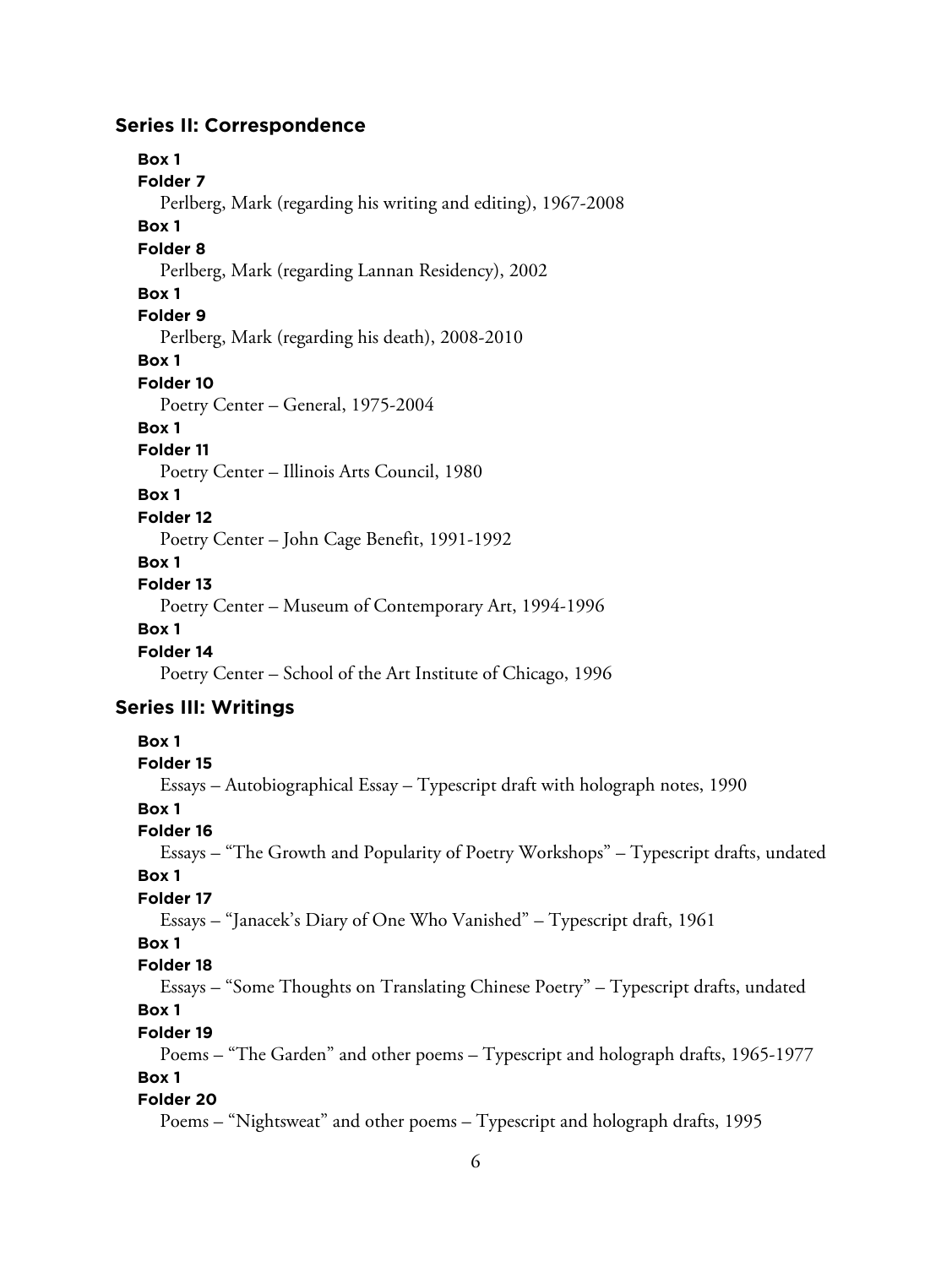**Box 1**

#### **Folder 21**

Poems – "Odyssey Variations" and other poems – Typescript and holograph drafts, undated

#### **Box 1**

**Folder 22**

Poems – "Song of the Platelets" – Typescript and holograph drafts, 2008

# **Series IV: Publicity and Reviews**

**Box 1 Folder 23** Publicity – Flyers, newsletters, clippings, holograph notes, 1977-2005 **Box 1 Folder 24** Publicity – Postcard – Theater of Memory, 2012 **Box 1 Folder 25** Reviews – The Burning Field, 1970 **Box 1 Folder 26** Reviews – The Feel of the Sun, 1982 **Box 1 Folder 27** Reviews – The Impossible Toystore, 2000-2001 **Box 1 Folder 28** Reviews – Sunflower Splendor and Poems for the Dead, 1975-1984 **Box 1 Folder 29** Reviews – Waiting for the Alchemist, 2009-2010

# **Series V: Poetry Center of Chicago**

**Box 2 Folder 1** Seasonal programs, 1978-2001 **Box 2 Folder 2** Annual report, 1980 **Box 2 Folder 3** Program evaluation report, circa 1980 **Box 2 Folder 4** Resolution by members and board of directors, 1980 **Box 2 Folder 5**